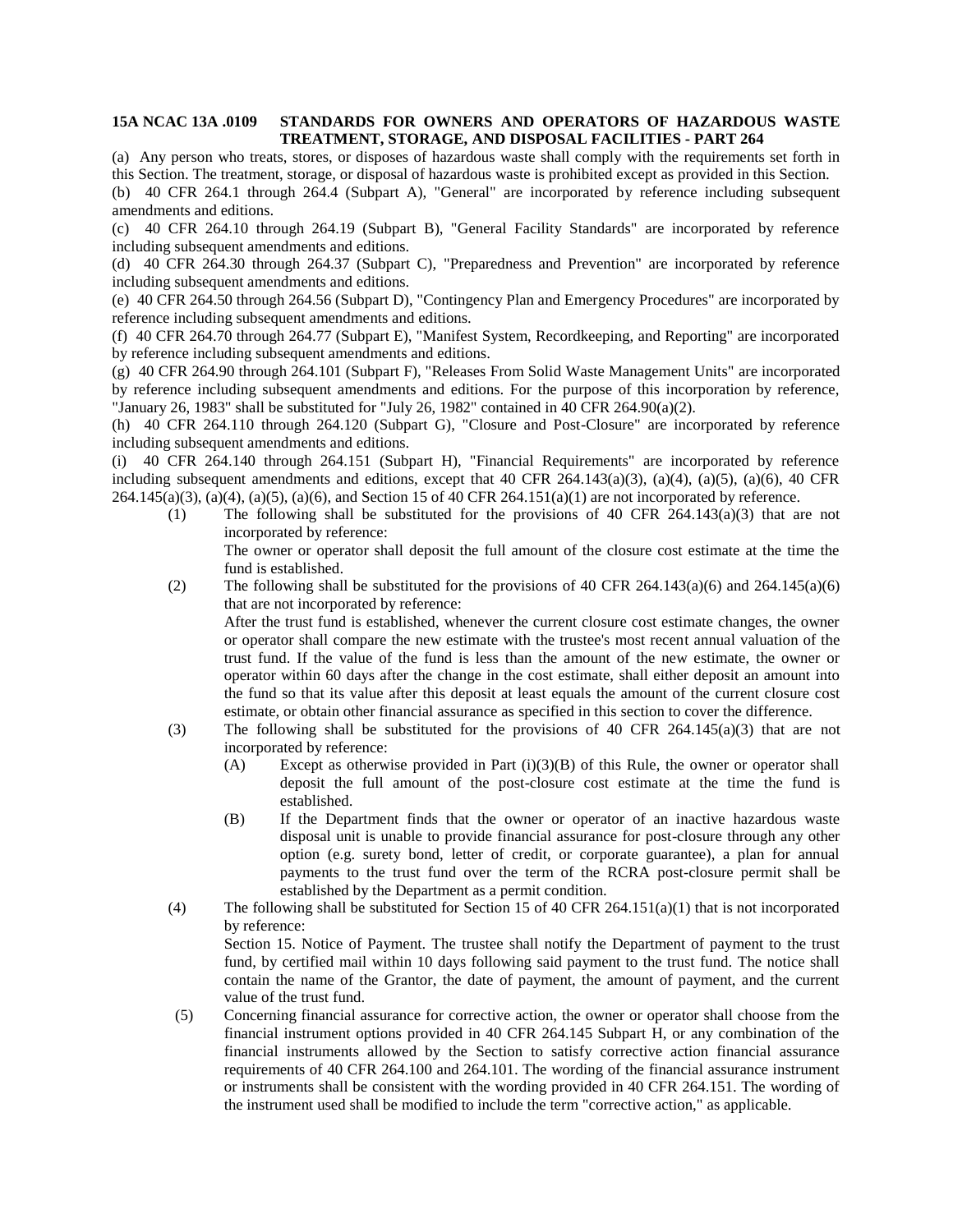(j) 40 CFR 264.170 through 264.179 (Subpart I), "Use and Management of Containers" are incorporated by reference including subsequent amendments and editions.

(k) 40 CFR 264.190 through 264.200 (Subpart J), "Tank Systems" are incorporated by reference including subsequent amendments and editions.

(l) The following are requirements for Surface Impoundments:

- (1) 40 CFR 264.220 through 264.232 (Subpart K), "Surface Impoundments" are incorporated by reference including subsequent amendments and editions.
- (2) The following are additional standards for surface impoundments:
	- (A) the liner system shall consist of at least two liners;
	- (B) artificial liners shall be equal to or greater than 30 mils in thickness;
	- (C) clayey liners shall be equal to or greater than five feet in thickness and have a maximum permeability of  $1.0 \times 10^{-7}$  cm/sec;
	- (D) clayey liner soils shall have the same characteristics as described in Subparts  $(r)(4)(B)(ii)$ , (iii), (iv), (vi), and (vii) of this Rule;
	- (E) a leachate collection system shall be constructed between the upper liner and the bottom liner;
	- (F) a leachate detection system shall be constructed below the bottom liner; and
	- (G) surface impoundments shall be constructed in such a manner to prevent landsliding, slippage, or slumping.

(m) 40 CFR 264.250 through 264.259 (Subpart L), "Waste Piles" are incorporated by reference including subsequent amendments and editions.

(n) 40 CFR 264.270 through 264.283 (Subpart M), "Land Treatment" are incorporated by reference including subsequent amendments and editions.

(o) 40 CFR 264.300 through 264.317 (Subpart N), "Landfills" are incorporated by reference including subsequent amendments and editions.

(p) A long-term storage facility shall meet groundwater protection, closure and post-closure, and financial requirements for disposal facilities as specified in Paragraphs (g), (h), and (i) of this Rule.

(q) 40 CFR 264.340 through 264.351 (Subpart O), "Incinerators" are incorporated by reference including subsequent amendments and editions.

(r) The following are additional location standards for facilities:

- (1) In addition to the location standards set forth in Paragraph (c) of this Rule, the Department, in determining whether to issue a permit for a hazardous waste management facility, shall consider the risks posed by the proximity of the facility to: water table levels; flood plains; water supplies; public water supply watersheds; mines; population centers; natural resources such as wetlands, endangered species habitats, parks, forests, wilderness areas, and historical sites; and shall consider whether provisions have been made for buffer zones. The Department shall also consider ground water travel time, soil pH, soil cation exchange capacity, soil characteristics, composition, and permeability; slope; climate; local land use; transportation factors such as proximity to waste generators, route, route safety, and method of transportation; aesthetic factors such as the visibility, appearance, and noise level of the facility; potential impact on air quality; and existence of seismic activity and cavernous bedrock. The basis for issuing or denying the permit are found in 40 CFR 264 as adopted by reference in this Rule.
- (2) The following minimum separation distances shall be required of all hazardous waste management facilities except that existing facilities shall be required to meet these minimum separation distances to the maximum extent feasible:
	- (A) All hazardous waste management facilities shall be located at least 0.25 miles from institutions including but not limited to schools, health care facilities and prisons, unless the owner or operator demonstrates that no risks shall be posed by the proximity of the facility.
	- (B) All hazardous waste treatment and storage facilities shall comply with the following separation distances: all hazardous waste shall be treated and stored a minimum of 50 feet from the property line of the facility; except that all hazardous waste with ignitable, incompatible, or reactive characteristics shall be treated and stored a minimum of 200 feet from the property line of the facility if the area adjacent to the facility is zoned for any use other than industrial or is not zoned.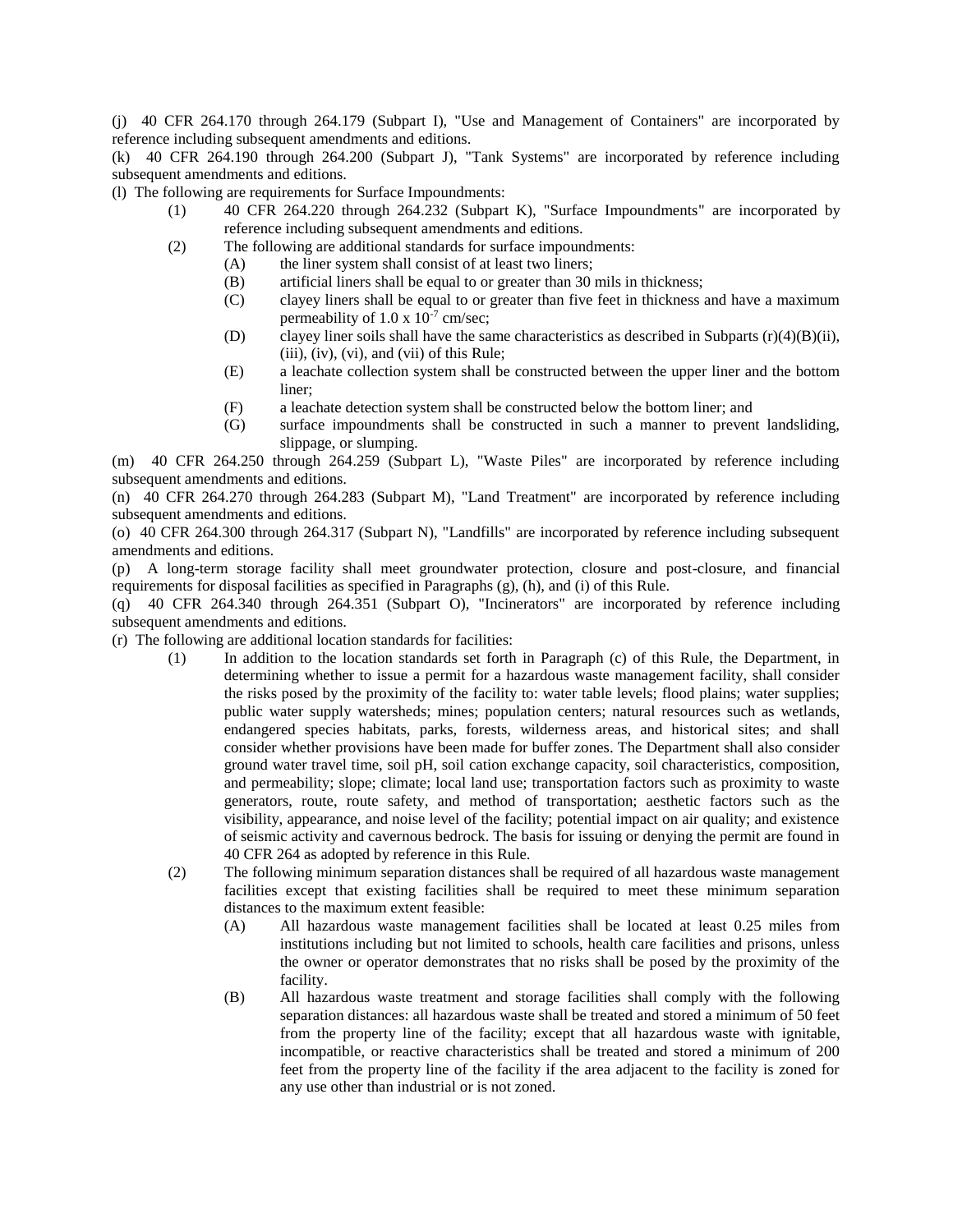- (C) All hazardous waste landfills, long-term storage facilities, land treatment facilities, and surface impoundments shall comply with the following separation distances:
	- (i) all hazardous waste shall be located a minimum of 200 feet from the property line of the facility;
	- (ii) each hazardous waste landfill, long-term storage, or surface impoundment facility shall be constructed so that the bottom of the facility is 10 feet or more above the historical high ground water level. The historical high ground water level shall be determined by measuring the seasonal high ground water levels and predicting the long-term maximum high ground water level from published data on similar North Carolina topographic positions, elevations, geology, and climate; and
	- (iii) all hazardous waste shall be located a minimum of 1,000 feet from the zone of influence of any existing off-site ground water well used for drinking water, and outside the zone of influence of any existing or planned on-site drinking water well.
- (D) Hazardous waste storage and treatment facilities for liquid waste that is classified as hazardous waste due to the Toxicity Characteristic, as defined in 40 CFR 261.24, or is classified as Acute Hazardous Waste or Toxic Waste, as defined in 40 CFR 261.30(b), and is stored or treated in tanks or containers shall not be located:
	- (i) in the recharge area of an aquifer that is designated as an existing sole drinking water source as defined in the Safe Drinking Water Act, Section .1424(e) [42 U.S.C. 300h-3(e)] unless an adequate secondary containment system, as described in 40 CFR 264, is constructed, and after consideration of applicable factors in Subparagraph (r)(3) of this Rule, the owner or operator demonstrates no risk to public health;
	- (ii) within 200 feet of surface water impoundments or surface water stream with continuous flow as defined by the United States Geological Survey;
	- (iii) in an area that will allow direct surface or subsurface discharge to WS-I, WS-II or SA waters or a Class III Reservoir as defined in 15A NCAC 02B .0200 and 15A NCAC 18C .0102;
	- (iv) in an area that will allow direct surface or subsurface discharge to the watershed for a Class I or II Reservoir as defined in 15A NCAC 18C .0102;
	- (v) within 200 feet horizontally of a 100-year floodplain elevation;
	- (vi) within 200 feet of a seismically active area; and
	- (vii) within 200 feet of a mine, cave, or cavernous bedrock.
- (3) The Department shall require any hazardous waste management facility to comply with greater separation distances or other protective measures when necessary to avoid risks posed by the proximity of the facility to: water table levels; flood plains; water supplies; public water supply watersheds; mines; population centers; natural resources such as wetlands, endangered species habitats, parks, forests, wilderness areas, and historical sites; or to provide a buffer zone as required by this Rule. The Department shall also require protective measures when necessary to avoid unreasonable risks posed by the soil pH, soil cation exchange capacity, soil characteristics, composition, and permeability; slope; climate; local land use; transportation factors such as proximity to waste generators, route, route safety, and method of transportation; aesthetic factors such as the visibility, appearance, and noise level of the facility; potential impact on air quality; and the existence of seismic activity and cavernous bedrock. In determining whether to require greater separation distances or other protective measures, the Department shall consider the following factors:
	- (A) all proposed hazardous waste activities and procedures to be associated with the transfer, storage, treatment, or disposal of hazardous waste at the facility;
	- (B) the type of hazardous waste to be treated, stored, or disposed of at the facility;
	- (C) the volume of waste to be treated, stored, or disposed of at the facility;
	- (D) land use issues including the number of permanent residents in proximity to the facility and their distance from the facility;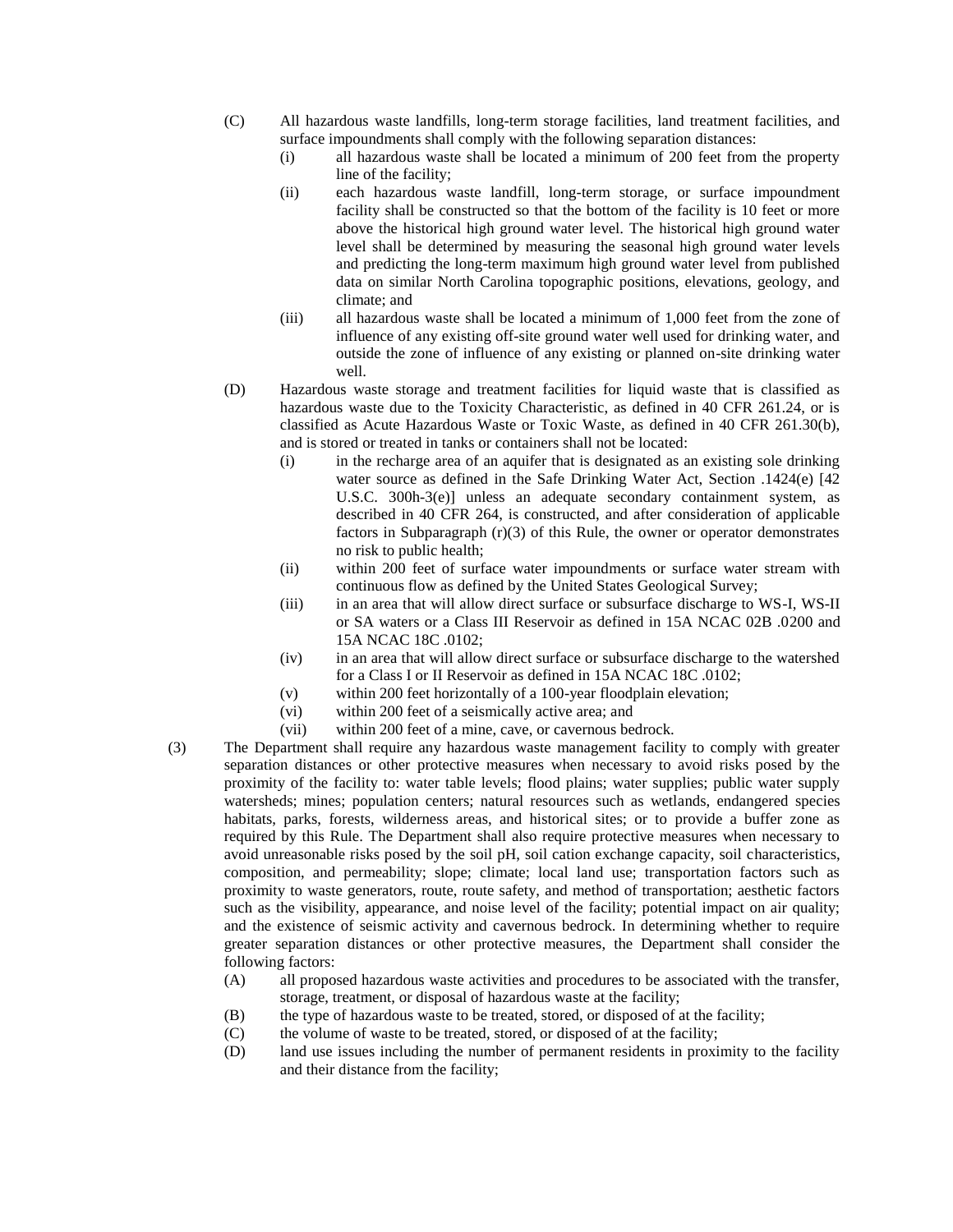- (E) the adequacy of facility design and plans for containment and control of sudden and non-sudden accidental events in combination with adequate off-site evacuation of potentially impacted populations;
- (F) other land use issues including the number of institutional and commercial structures such as airports and schools in proximity to the facility, their distance from the facility, and the particular nature of the activities that take place in those structures;
- (G) the lateral distance and slope from the facility to surface water supplies or to watersheds draining into surface water supplies;
- (H) the vertical distance, and type of soils and geologic conditions separating the facility from the water table;
- (I) the direction and rate of flow of ground water from the sites and the extent and reliability of on-site and nearby data concerning seasonal and long-term groundwater level fluctuations;
- (J) potential air emissions including rate, direction of movement, dispersion and exposure, whether from planned or accidental, uncontrolled releases; and
- (K) any other relevant factors.
- (4) The following are additional location standards for hazardous waste landfills, hazardous waste long-term storage facilities, and hazardous waste surface impoundments:
	- (A) A hazardous waste landfill, long-term storage, or a surface impoundment facility shall not be located:
		- (i) in the recharge area of an aquifer that is an existing sole drinking water source;
		- (ii) within 200 feet of a surface water stream with continuous flow;
		- (iii) in an area that will allow direct surface or subsurface discharge to WS-I, WS-II or SA waters or a Class III Reservoir as defined in 15A NCAC 02B .0200 and 15A NCAC 18C .0102;
		- (iv) in an area that will allow direct surface or subsurface discharge to a watershed for a Class I or II Reservoir as defined in 15A NCAC 18C .0102;
		- (v) within 200 feet horizontally of a 100-year flood hazard elevation;
		- (vi) within 200 feet of a seismically active area; and
		- (vii) within 200 feet of a mine, cave, or cavernous bedrock.
	- (B) A hazardous waste landfill or long-term storage facility shall be located in geologic formations with the following soil characteristics:
		- (i) the depth of the unconsolidated soil materials shall be equal to or greater than 20 feet;
		- (ii) the percentage of fine-grained soil material shall be equal to or greater than 30 percent passing through a number 200 sieve;
		- (iii) soil liquid limit shall be equal to or greater than 30;
		- (iv) soil plasticity index shall be equal to or greater than 15;
		- (v) soil compacted hydraulic conductivity shall be a maximum of  $1.0 \times 10^{-7}$  cm/sec;
		- (vi) soil Cation Exchange Capacity shall be equal to or greater than 5 milliequivalents per 100 grams;
		- (vii) soil Potential Volume Change Index shall be equal to or less than 4; and
		- (viii) soils shall be underlain by a geologic formation having a rock quality designation equal to or greater than 75 percent.
	- (C) A hazardous waste landfill or long-term storage facility shall be located in areas of low to moderate relief to the extent necessary to prevent landsliding or slippage and slumping. The site may be graded to comply with this standard.
- (5) All new hazardous waste impoundments that close with hazardous waste residues left in place shall comply with the standards for hazardous waste landfills in Subparagraph  $(r)(4)$  of this Rule.
- (6) The owners and operators of all new hazardous waste management facilities shall construct and maintain a minimum of two observation wells, one upgradient and one downgradient of the proposed facility; and shall establish background groundwater concentrations and monitor annually for all hazardous wastes that the owner or operator proposes to store, treat, or dispose at the facility.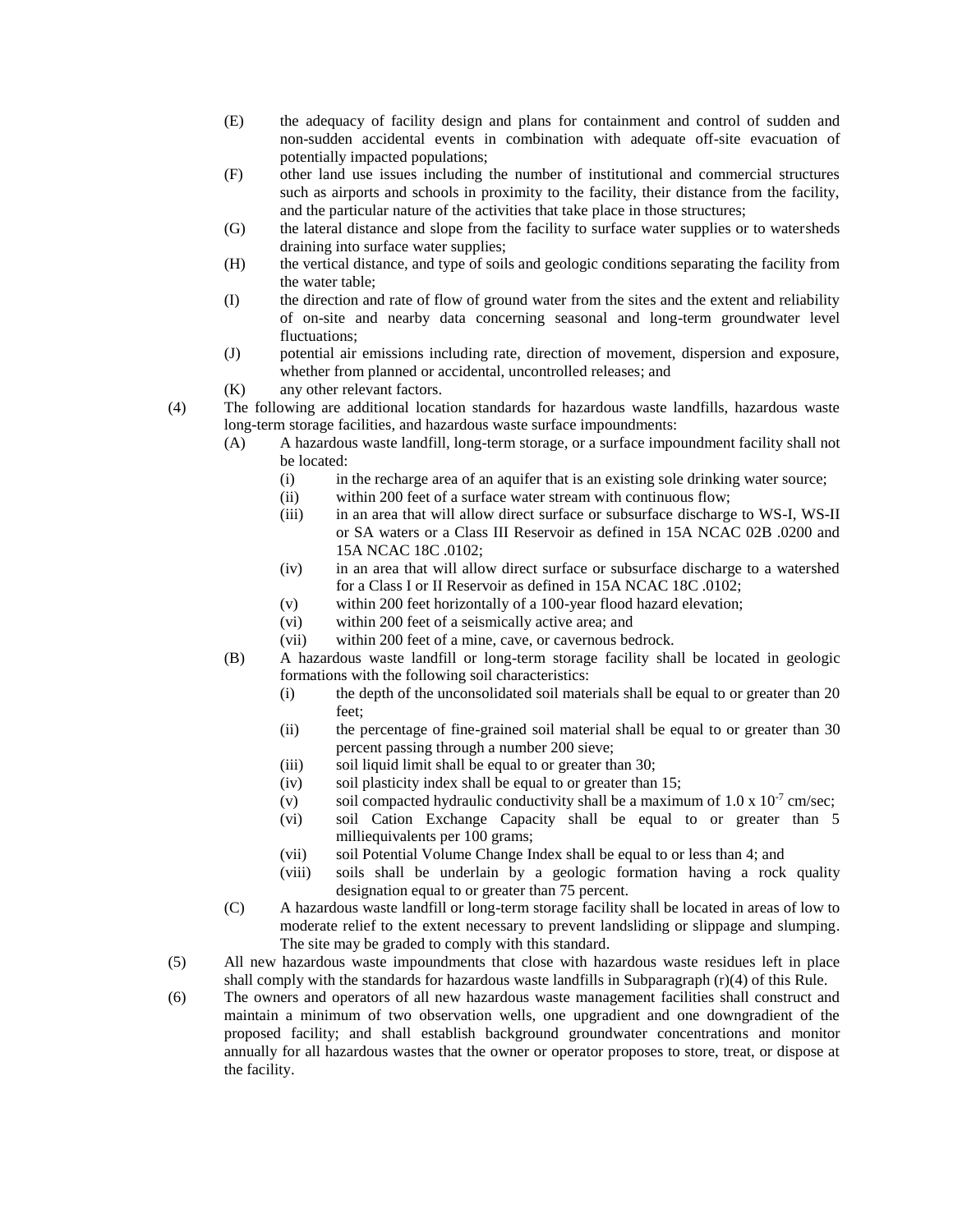- (7) The owners and operators of all new hazardous waste facilities shall demonstrate that the community has had an opportunity to participate in the siting process by complying with the following:
	- (A) The owners and operators shall hold at least one public meeting in the county in which the facility is to be located to inform the community of all hazardous waste management activities including: the hazardous properties of the waste to be managed; the type of management proposed for the wastes; the mass and volume of the wastes; the source of the wastes; and to allow the community to identify specific health, safety and environmental concerns or problems expressed by the community related to the hazardous waste activities associated with the facility. The owners and operators shall provide a public notice of this meeting at least 30 days prior to the meeting. Public notice shall be documented in the facility permit application. The owners and operators shall submit as part of the permit application a complete written transcript of the meeting, all written material submitted that represents community concerns, and all other relevant written material distributed or used at the meeting. The written transcript and other written material submitted or used at the meeting shall be submitted to the local public library closest to and in the county of the proposed site with a request that the information be made available to the public.
	- (B) For the purposes of this Rule, public notice shall include: notification of the boards of county commissioners of the county where the proposed site is to be located and all contiguous counties in North Carolina; a legal advertisement placed in a newspaper or newspapers serving those counties; and provision of a news release to at least one newspaper, one radio station, and one TV station serving these counties. Public notice shall include the time, place, and purpose of the meetings required by this Rule.
	- (C) No less than 30 days after the first public meeting transcript is available at the local public library, the owners and operators shall hold at least one additional public meeting in order to attempt to resolve community concerns. The owners and operators shall provide public notice of this meeting at least 30 days prior to the meeting. Public notice shall be documented in the facility permit application. The owners and operators shall submit as part of the permit application a complete written transcript of the meeting, all written material submitted that represents community concerns, and all other relevant written material distributed or used at the meeting.
	- (D) The application, written transcripts of all public meetings, any additional material submitted or used at the meetings, and any additions or corrections to the application, including any responses to notices of deficiencies shall be submitted to the local library closest to and in the county of the proposed site, with a request that the information be made available to the public until the permit decision is made.
	- (E) The Department shall consider unresolved community concerns in the permit review process and impose final permit conditions based on sound scientific, health, safety, and environmental principles as authorized.

(s) 40 CFR 264.550 through 264.555 (Subpart S), "Special Provisions for Cleanup" are incorporated by reference including subsequent amendments and editions.

(t) 40 CFR 264.570 through 264.575 (Subpart W), "Drip Pads" are incorporated by reference including subsequent amendments and editions.

(u) 40 CFR 264.600 through 264.603 (Subpart X), "Miscellaneous Units" are incorporated by reference including subsequent amendments and editions.

(v) 40 CFR 264.1030 through 264.1049 (Subpart AA), "Air Emission Standards for Process Vents" are incorporated by reference including subsequent amendments and editions.

(w) 40 CFR 264.1050 through 264.1079 (Subpart BB), "Air Emission Standards for Equipment Leaks" are incorporated by reference including subsequent amendments and editions.

(x) 40 CFR 264.1080 through 264.1091 (Subpart CC), "Air Emission Standards for Tanks, Surface Impoundments, and Containers" are incorporated by reference including subsequent amendments and editions.

(y) 40 CFR 264.1100 through 264.1110 (Subpart DD), "Containment Buildings" are incorporated by reference including subsequent amendments and editions.

(z) 40 CFR 264.1200 through 264.1202 (Subpart EE), "Hazardous Waste Munitions and Explosives Storage" are incorporated by reference including subsequent amendments and editions.